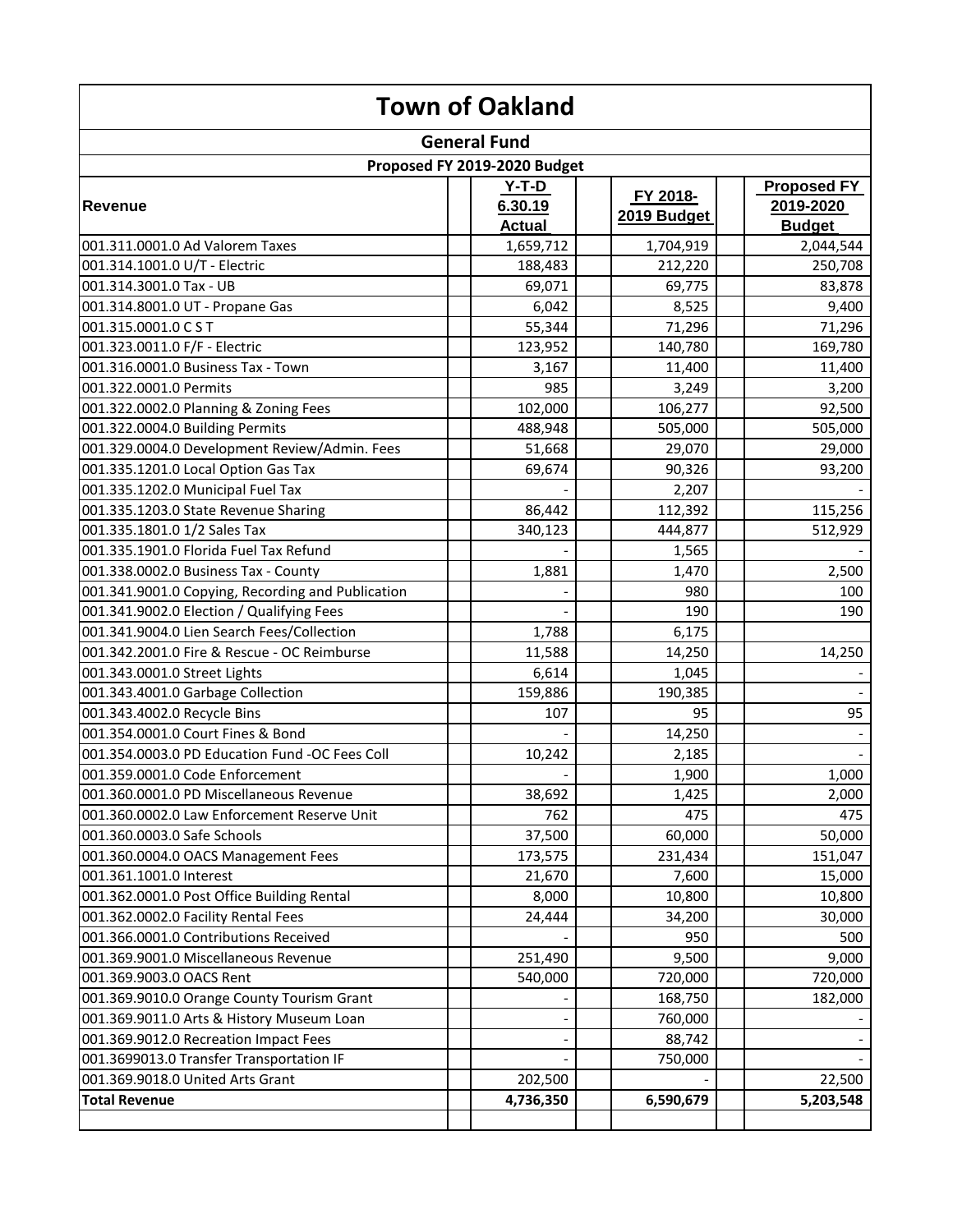|                                                 | $Y-T-D$       |             | <b>Proposed FY</b> |
|-------------------------------------------------|---------------|-------------|--------------------|
| <b>Expenses</b>                                 | 6.30.19       | FY 2018-    | 2019-2020          |
|                                                 | <b>Actual</b> | 2019 Budget | <b>Budget</b>      |
| <b>General Government</b>                       |               |             |                    |
| 001.510.3101.0 Legal Services                   | 2,183         | 30,000      | 5,000              |
| 001.510.3107.0 Town Attorney                    | 31,500        | 7,200       | 42,000             |
| 001.510.3109.0 Engineering Services             |               | 2,000       | 500                |
| 001.510.3201.0 Accounting                       | 9,720         | 12,000      | 12,000             |
| 001.510.3202.0 Auditing Services                | 12,752        | 22,500      | 22,500             |
| 001.510.3205.0 Intergovernmental Services       | 7,500         | 10,000      | 10,000             |
| 001.510.3412.0 Impact Fee Study                 | 10,788        |             | 6,000              |
| 001.510.3415 Development Opportunity Study      |               |             | 52,000             |
| 001.510.4801.0 Legal Advertising and Recording  | 2,139         | 3,000       | 3,000              |
| 001.510.5401.0 Memberships                      | 833           |             | 1,000              |
| 001.510.5501.0 Meetings and Workshops           | 676           | 300         | 2,250              |
| 001.510.7100.0 Debt Service - Town Center       |               | 65,000      | 105,000            |
| 001.510.7101.0 Debt Service Town Center Fees    |               | 750         |                    |
| 001.510.7104.0 OACS Debt Service                | 415,012       | 400,035     | 415,000            |
| 001.510.7107.0 OACS Debt Service Interest       | 152,543       | 165,990     | 110,245            |
| 001.510.7200.0 Interest                         | 27,074        | 45,000      | 48,500             |
| 001.510.7300.0 Other Debt Service Costs         | (75)          | 838         | 1,000              |
| <b>Total General Government</b>                 | 672,645       | 764,613     | 835,995            |
| Legislative                                     |               |             |                    |
| 001.511.1100.0 Commission Compensation          | 2,245         | 2,995       | 2,995              |
| 001.511.2301.0 Group Health Insurance           | 30,363        | 25,200      | 21,827             |
| 001.511.3111.0 Legislative Services             | 2,388         |             |                    |
| 001.511.3407.0 Transcribing Services            | 336           | 1,000       | 1,000              |
| 001.511.5400.0 Travel and Per Diem              | 4,285         | 8,500       | 4,500              |
| 001.511.5401.0 Memberships                      | 2,282         | 2,000       | 1,200              |
| 001.511.5407.0 Events                           | 800           | 1,500       | 1,500              |
| 001.511.5501.0 Meetings and Workshops           | 1,906         | 1,000       | 1,000              |
| 001.511.8301.0 Community Affairs and Grants     |               | 1,000       |                    |
| <b>Total Legislative</b>                        | 44,605        | 43,195      | 34,022             |
| <b>Town Clerk</b>                               |               |             |                    |
| 001.512.1200.0 Compensation (TC)                | 60,984        | 84,349      | 85,560             |
| 001.512.2100.0 Payroll Taxes - FICA             | 4,561         | 6,453       | 6,646              |
| 001.512.2200.0 Retirement                       | 2,101         | 2,732       | 2,814              |
| 001.512.2301.0 Group Health Insurance           | 5,573         | 9,100       | 9,600              |
| 001.512.4102.0 Cell Phone                       | 425           | 600         | 600                |
| 001.512.4202.0 Postage                          | 30            | 400         | 400                |
| 001.512.4609.0 Office Equipment and Maintenance |               | 300         | 300                |
| 001.512.4802.0 Ordinance Codification           | 1,200         | 2,450       | 2,450              |
| 001.512.5101.0 Office Supplies                  | 120           | 600         | 600                |
| 001.512.5202.0 Computer Software                | 5,278         | 6,500       | 6,500              |
| 001.512.5401.0 Memberships                      | 635           | 500         | 700                |
| 001.512.5501.0 Meetings and Workshops           | 487           | 2,000       | 2,000              |
| 001.512.5540.0 Travel and Per Diem              | 555           | 1,000       | 1,000              |
| <b>Total Town Clerk</b>                         | 81,949        | 116,984     | 119,170            |
| Finance/Adminsistration                         |               |             |                    |
| 001.513.1200.0 Compensation<br>(ADMIN)          | 237,088       | 374,455     | 345,139            |
| 001.513.2100.0 Payroll Taxes - FICA             | 21,043        | 28,646      | 31,315             |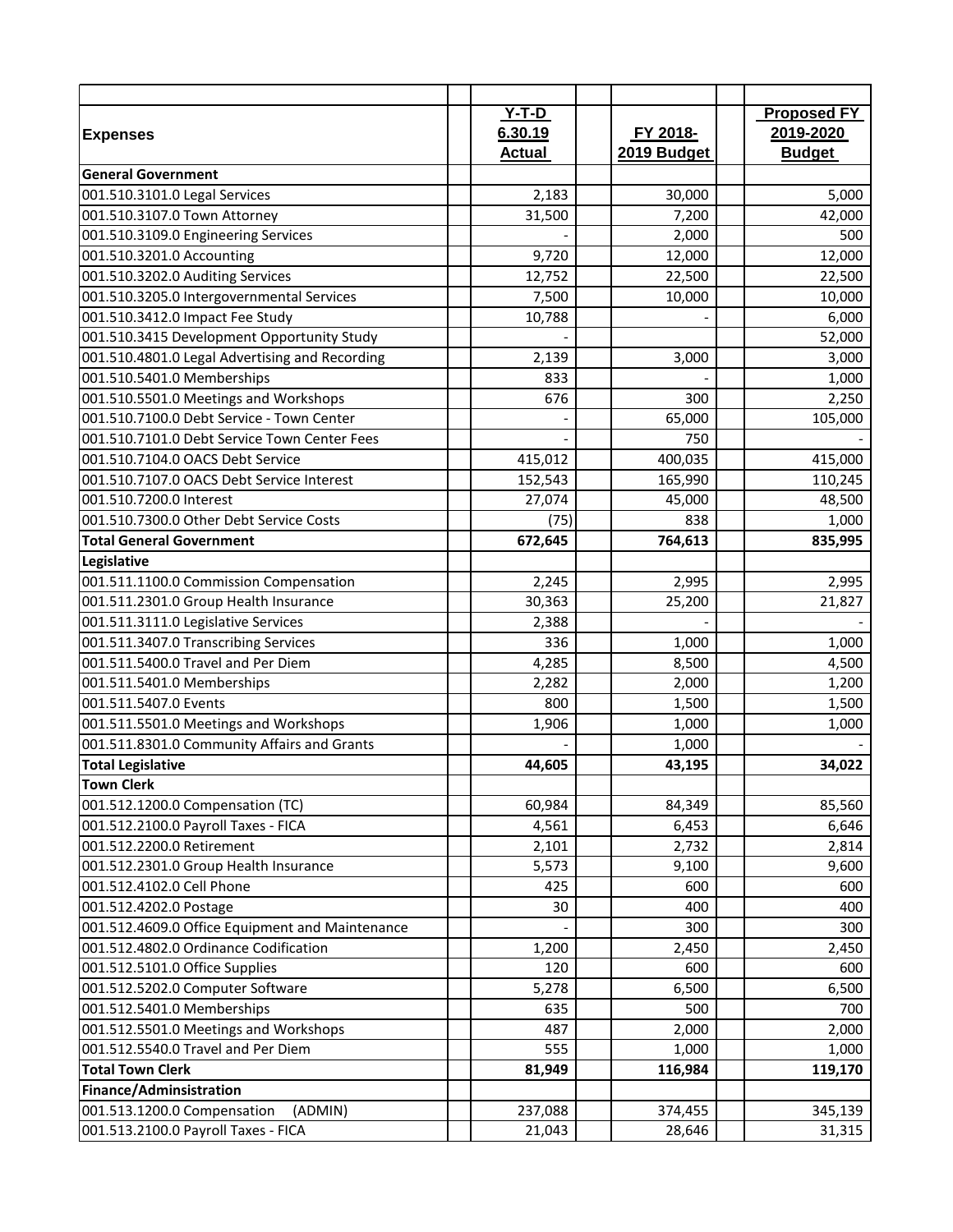| 001.513.2200.0 Retirement                      | 17,191   | 21,858  | 22,554  |
|------------------------------------------------|----------|---------|---------|
| 001.513.2301.0 Group Health Insurance          | 52,505   | 50,900  | 58,800  |
| 001.513.2401.0 Workers' Compensation           | 6,638    | 5,000   | 6,000   |
| 001.513.3105.0 Hiring Expense and Testing      | 81       | 150     | 150     |
| 001.513.3110.0 Computer Services               | 2,223    | 2,500   | 2,500   |
| 001.513.3113.0 Consulting Services             | 37,950   | 86,822  | 10,000  |
| 001.513.3199.0 Other                           | 80       |         |         |
| 001.513.3203.0 Payroll Fees                    | 13,020   | 6,000   | 8,000   |
| 001.513.3299.0 Other                           | (121)    | 800     | 800     |
| 001.513.4101.0 Telecommunications              | 3,919    | 3,200   | 4,900   |
| 001.513.4102.0 Cell Phone                      | 1,984    | 4,200   | 2,400   |
| 001.513.4103.0 Internet                        | 778      | 1,500   | 1,500   |
| 001.513.4104.0 Security Camera Monitoring      | 2,617    | 3,000   | 3,000   |
| 001.513.4202.0 Postage                         | 2,396    | 2,000   | 2,000   |
| 001.513.4301.0 Electric                        | 7,543    | 7,800   | 7,800   |
| 001.513.4302.0 Water                           | 2,276    | 3,000   | 3,000   |
| 001.513.4401.0 Auto Lease                      | 4,590    | 6,120   |         |
| 001.513.4403.0 Office Equipment Lease          | 3,070    | 5,500   | 5,500   |
| 001.513.4501.0 General Liability Insurance     | 28,090   | 30,000  | 30,000  |
| 001.513.4603.0 Vehicles and Equipment Repair   | 723      | 1,000   | 1,000   |
| 001.513.4608.0 Building Maintenance            |          |         |         |
| 001.513.4699.0 Other                           | 789      |         |         |
| 001.513.4901.0 Employee Recognition            | (4, 185) | 5,000   | 5,000   |
| 001.513.5101.0 Office Supplies                 | 7,932    | 8,000   | 8,000   |
| 001.513.5202.0 Computer Software               | 4,040    | 12,800  | 12,000  |
| 001.513.5203.0 Fuel                            | 1,281    | 3,000   | 2,000   |
| 001.513.5212.0 FFE                             | 712      |         |         |
| 001.513.5213.0 Website                         | 1,592    | 2,800   | 3,000   |
| 001.513.5401.0 Memberships                     | 1,930    | 2,500   | 2,500   |
| 001.513.5402.0 Subscriptions                   | 13       |         |         |
| 001.513.5497.0 Events                          | 15,291   | 12,000  | 12,000  |
| 001.513.5498.0 Town Naming Commemorative       |          | 1,500   | 500     |
| 001.513.5501.0 Meetings and Workshops          | 3,534    | 2,500   | 2,500   |
| 001.513.5540.0 Travel and Per Diem             | 1,507    | 2,000   | 2,000   |
| 001.513.5545.0 Marketing and Branding          | 3,832    | 21,378  | 15,093  |
| 001.513.6700.0 Computers and Servers           | 7,126    | 7,085   | 5,000   |
| 001.513.6750 Town Security System              | 1,479    | 2,500   | 1,500   |
| 001.513.6340.0 Vehicles & Equipment            | 778      | 500     | 1,000   |
| <b>Total Finance/Administration</b>            | 493,335  | 728,014 | 618,451 |
| <b>Planning</b>                                |          |         |         |
| 001.515.1200.0 Compensation<br>(PL)            | 89,935   | 119,438 | 123,021 |
| 001.515.2100.0 Payroll Taxes - FICA            | 6,575    | 9,137   | 9,411   |
| 001.515.2200.0 Retirement                      | 3,523    | 4,778   | 4,921   |
| 001.515.2301.0 Group Health Insurance          | 3,314    | 12,700  | 14,000  |
| 001.515.3101.0 Legal Services                  |          | 2,000   | 2,000   |
| 001.515.3111.0                                 | 3,200    |         |         |
| 001.515.3113.0 Consulting Services             | 28,328   | 20,000  | 20,000  |
| 001.515.3114.0 Consulting Services - Pass Thru |          |         |         |
| 001.515.3123.0 Consulting Services Charge Back | 95,316   | 125,000 | 125,000 |
| 001.515.3199.0 Other                           |          | 150     | 150     |
| 001.515.4102.0 Cell Phone                      | 720      | 960     | 960     |
| 001.515.4103.0 Internet                        | 1,395    | 1,000   | 1,000   |
|                                                |          |         |         |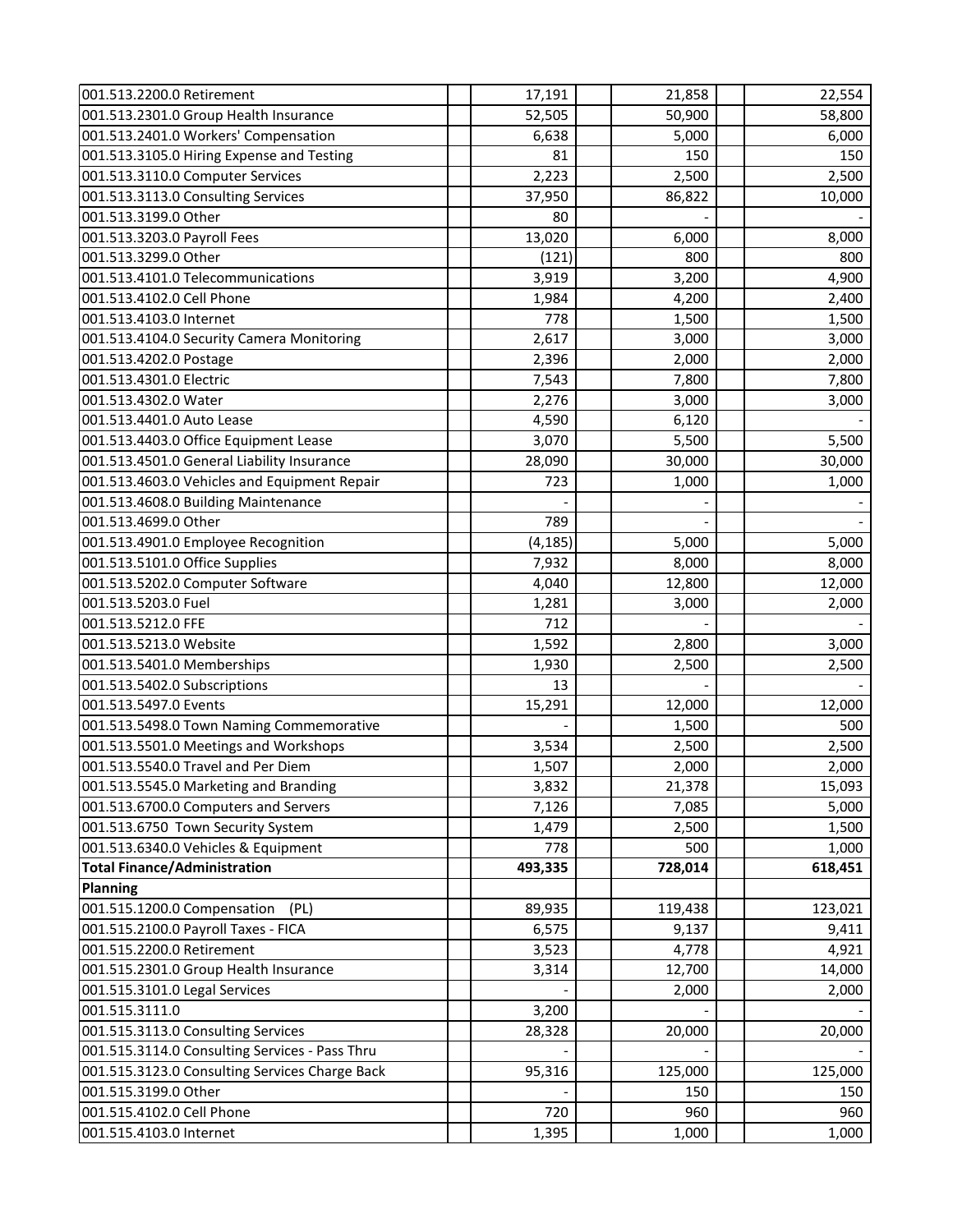| 001.515.4404.0 Office Lease<br>9,450<br>12,600<br>001.515.4625.0 Building Official<br>250,000<br>287,466<br>001.515.4801.0 Legal Advertising & Recording<br>3,160<br>1,500<br>001.515.5101.0 Office Supplies<br>1,043<br>750 | 12,600<br>250,000<br>1,500<br>750<br>1,900<br>3,600 |
|------------------------------------------------------------------------------------------------------------------------------------------------------------------------------------------------------------------------------|-----------------------------------------------------|
|                                                                                                                                                                                                                              |                                                     |
|                                                                                                                                                                                                                              |                                                     |
|                                                                                                                                                                                                                              |                                                     |
|                                                                                                                                                                                                                              |                                                     |
| 001.515.5202.0 Computer Software<br>948<br>1,900                                                                                                                                                                             |                                                     |
| 001.515.5214.0 Auto Expense<br>3,600                                                                                                                                                                                         |                                                     |
| 001.515.5401.0 Memberships<br>292<br>1,200                                                                                                                                                                                   | 1,200                                               |
| 001.515.5501.0 Meetings and Workshops<br>168<br>1,000                                                                                                                                                                        | 1,000                                               |
| 001.515.5540.0 Travel and Per Diem<br>710<br>800                                                                                                                                                                             | 800                                                 |
| 569,513<br><b>Total Planning</b><br>535,734                                                                                                                                                                                  | 574,813                                             |
| <b>Human Resources</b>                                                                                                                                                                                                       |                                                     |
| 001.518.1200.0 Compensation (HR)<br>28,853<br>64,891                                                                                                                                                                         | 58,344                                              |
| 001.518.2100.0 Payroll Taxes - FICA<br>3,590<br>4,965                                                                                                                                                                        | 5,114                                               |
| 001.518.2200.0 Retirement<br>1,985<br>2,596                                                                                                                                                                                  | 2,674                                               |
| 001.518.2301.0 Group Health Insurance<br>9,100                                                                                                                                                                               | 9,600                                               |
| 165<br>001.518.3101.0 Legal<br>2,000                                                                                                                                                                                         | 4,000                                               |
| 001.518.3105.0 Hiring Expense and Testing<br>59<br>500                                                                                                                                                                       | 250                                                 |
| 001.518.4102.0 Cell Phone<br>720<br>960                                                                                                                                                                                      | 960                                                 |
| 001.518.4202.0 Postage<br>75                                                                                                                                                                                                 | 25                                                  |
| 001.518.5101.0 Office Supplies<br>371<br>250                                                                                                                                                                                 | 250                                                 |
| 001.518.5202.0 Computer Software<br>150                                                                                                                                                                                      |                                                     |
| 001.518.5401.0 Memberships<br>40<br>75                                                                                                                                                                                       | 265                                                 |
| 001.518.5501.0 Meetings and Workshops<br>500                                                                                                                                                                                 | 900                                                 |
| 001.518.5540.0 Travel and Per Diem<br>146<br>250                                                                                                                                                                             | 250                                                 |
| <b>Total Human Resources</b><br>35,929<br>86,312                                                                                                                                                                             | 82,632                                              |
| <b>Public Works</b>                                                                                                                                                                                                          |                                                     |
| 001.519.1200.0 Compensation<br>125,424<br>271,284<br>(PW)                                                                                                                                                                    | 240,143                                             |
| 001.519.2100.0 Payroll Taxes - FICA<br>12,885<br>20,754                                                                                                                                                                      | 23,770                                              |
| 001.519.2200.0 Retirement<br>5,194<br>9,126                                                                                                                                                                                  | 9,932                                               |
| 001.519.2301.0 Group Health Insurance<br>21,444<br>40,950                                                                                                                                                                    | 57,600                                              |
| 001.519.2401.0 Workers' Compensation<br>2,325<br>3,000                                                                                                                                                                       | 3,000                                               |
| 001.519.3103.0 Surveying Services<br>750<br>5,000                                                                                                                                                                            | 5,000                                               |
| 001.519.3105.0 Hiring Expense and Testing<br>58<br>500                                                                                                                                                                       | 500                                                 |
| 001.519.3106.0 Arborist<br>525<br>2,000                                                                                                                                                                                      | 2,000                                               |
| 001.519.3109.0 Engineering Services<br>6,570<br>25,000                                                                                                                                                                       |                                                     |
| 001.519.4101.0 Telecommunications<br>3,922<br>2,500                                                                                                                                                                          | 5,000                                               |
| 001.519.4102.0 Cell Phone<br>1,875<br>2,500                                                                                                                                                                                  | 2,500                                               |
| 562<br>001.519.4103.0 Internet                                                                                                                                                                                               |                                                     |
| 001.519.4202.0 Postage<br>100<br>7                                                                                                                                                                                           | 100                                                 |
| 001.519.4301.0 Electric<br>2,090<br>4,000                                                                                                                                                                                    | 4,000                                               |
| 001.519.4302.0 Water<br>1,576<br>1,000                                                                                                                                                                                       | 1,000                                               |
| 001.519.4401.0 Auto Lease<br>15,000<br>6,228                                                                                                                                                                                 | 5,600                                               |
| 001.519.4403.0 Office Equipment Lease<br>1,616<br>2,000                                                                                                                                                                      | 2,000                                               |
| 001.519.4501.0 General Liability Insurance<br>8,379<br>8,930                                                                                                                                                                 | 8,379                                               |
| 001.519.4601.0 Drainage Stormwater Maintenance<br>35,904<br>30,000                                                                                                                                                           | 35,000                                              |
| 001.519.4603.0 Vehicles and Equipment Repair<br>13,112<br>10,000                                                                                                                                                             | 12,000                                              |
| 001.519.6340.0 Capital Machinery & Equipment                                                                                                                                                                                 | 30,339                                              |
| 001.519.4604.0 Laboratories<br>1,780                                                                                                                                                                                         | 3,000                                               |
| 001.519.4608.0 Building Maintenance<br>26,170<br>30,000                                                                                                                                                                      | 10,000                                              |
| 001.519.4611.0 Septic Repair & Maintenance<br>1,000                                                                                                                                                                          |                                                     |
| 10,736<br>001.519.4612.0 Landscaping<br>18,000                                                                                                                                                                               | 10,000                                              |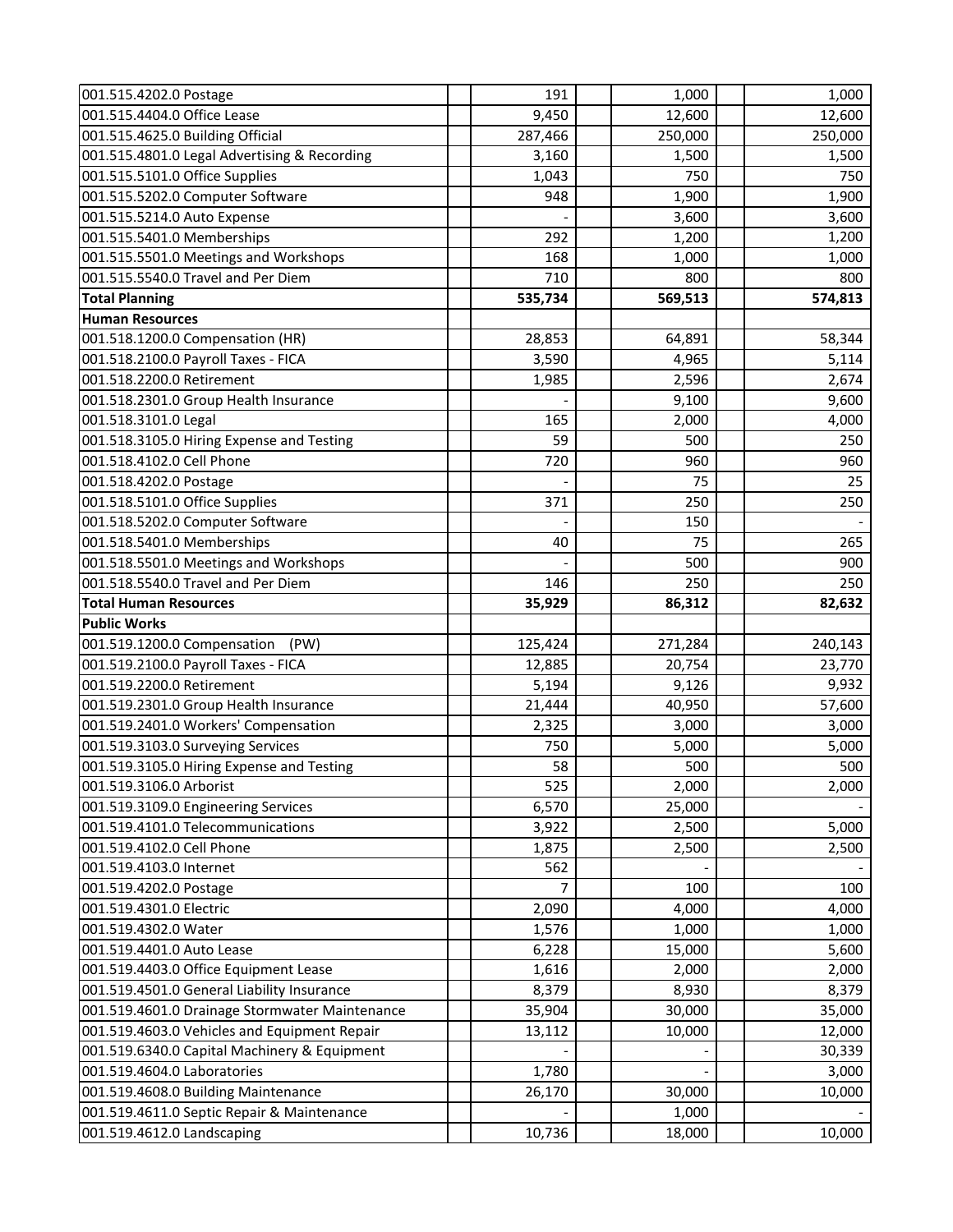| 001.519.4613.0 Parks and Grounds                | 447     | 2,000   | 2,000   |
|-------------------------------------------------|---------|---------|---------|
| 001.519.4614.0 Pest Control                     | 266     | 3,900   | 3,900   |
| 001.519.4615.0 Tree Service                     | 17,748  | 30,000  | 30,000  |
| 001.519.4904.0 Disposal Fees                    | 3,513   | 3,000   | 3,000   |
| 001.519.4908.0 Equipment                        |         | 3,000   | 2,000   |
| 001.519.5101.0 Office Supplies                  | 2,875   | 1,000   | 2,000   |
| 001.519.5202.0 Computer Software                | 555     | 350     | 1,000   |
| 001.519.5203.0 Fuel                             | 8,568   | 12,000  | 12,000  |
| 001.519.5205.0 Uniforms                         | 502     | 1,500   | 1,500   |
| 001.519.5207.0 Tools, Hardware and Supplies     | 8,095   | 13,000  | 13,000  |
| 001.519.5208.0 Janitorial Supplies              | 1,409   | 2,500   | 2,000   |
| 001.519.5212.0 FFE                              | 4,407   |         |         |
| 001.519.5301 R-O-W Maintnance & Materials       | 13,907  | 32,000  | 50,000  |
| 001.519.5501.0 Meetings and Workshops           | 487     | 2,500   | 2,000   |
| 001.519.5540.0 Travel & Per Diem                | 2       |         |         |
| 001.519.6608.0 Roundabout                       | 303     |         |         |
| 001.519.6700.0 Computers and Servers            | 735     |         |         |
| 001.519.6800.0 Stormwater/Drainage Projects     | 1,125   | 15,000  |         |
| <b>Total Public Works</b>                       | 354,076 | 624,394 | 595,263 |
| <b>Police Department</b>                        |         |         |         |
| 001.521.1200.0 Compensation (PD)                | 599,595 | 668,544 | 774,846 |
| 001.521.2100.0 Payroll Taxes - FICA             | 44,868  | 51,144  | 59,276  |
| 001.521.2200.0 Retirement                       | 20,816  | 26,742  | 29,734  |
| 001.521.2301.0 Group Health Insurance           | 98,838  | 127,400 | 144,000 |
| 001.521.2304.0 Vision Insurance                 | 10,430  |         |         |
| 001.521.2401.0 Workers' Compensation            | 15,630  | 14,000  | 16,550  |
| 001.521.2501.0 Unemployment Compensation        | 124     |         |         |
| 001.521.3101.0 Legal Services                   |         | 2,000   | 2,000   |
| 001.521.3105.0 Hiring Expense and Testing       | 626     | 2,445   | 2,550   |
| 001.521.3110.0 Computer Services                | 26,313  | 31,600  | 39,770  |
| 001.521.3402.0 Radio Dispatch                   | 42,960  | 42,961  | 44,676  |
| 001.521.3407.0 Transcribing Services            | 418     | 500     | 662     |
| 001.521.3408.0 Internet Database Services       | 2,277   | 2,000   | 2,804   |
| 001.521.4101.0 Telecommunications               | 6,124   | 9,100   | 8,166   |
| 001.521.4102.0 Cell Phone                       | 1,799   | 3,100   | 1,728   |
| 001.521.4103.0 Internet                         | 5,198   | 7,358   | 7,992   |
| 001.521.4202.0 Postage                          | 359     | 500     | 690     |
| 001.521.4301.0 Electric                         | 16,696  | 18,000  | 20,420  |
| 001.521.4302.0 Water                            | 1,197   | 1,750   | 1,606   |
| 001.521.4401.0 Auto Lease                       | 68,709  | 97,444  | 135,424 |
| 001.521.4403.0 Office Equipment Lease           | 1,418   | 2,637   | 2,340   |
| 001.521.4501.0 General Liability Insurance      | 38,389  | 34,601  | 38,389  |
| 001.521.4504.0 High Risk Insurance              | 513     | 520     | 513     |
| 001.521.4603.0 Vehicles and Equipment Repair    | 8,121   | 33,590  | 33,240  |
| 001.521.4608.0 Building Maintenance             | 185     |         |         |
| 001.521.4609.0 Office Equipment and Maintenance |         | 1,000   | 2,430   |
| 001.521.4616.0 Radar/Speedometer                | 1,116   | 1,880   | 1,916   |
| 001.521.4702.0 Brochures                        | 772     | 1,300   | 1,300   |
| 001.521.4902.0 Community Policing Act           |         | 2,000   | 2,000   |
| 001.521.4903.0 School Safety Program            | 113     | 1,000   | 1,000   |
| 001.521.5101.0 Office Supplies                  | 1,856   | 3,400   | 4,000   |
| 001.521.5202.0 Computer Software                | 7,350   | 7,850   | 2,000   |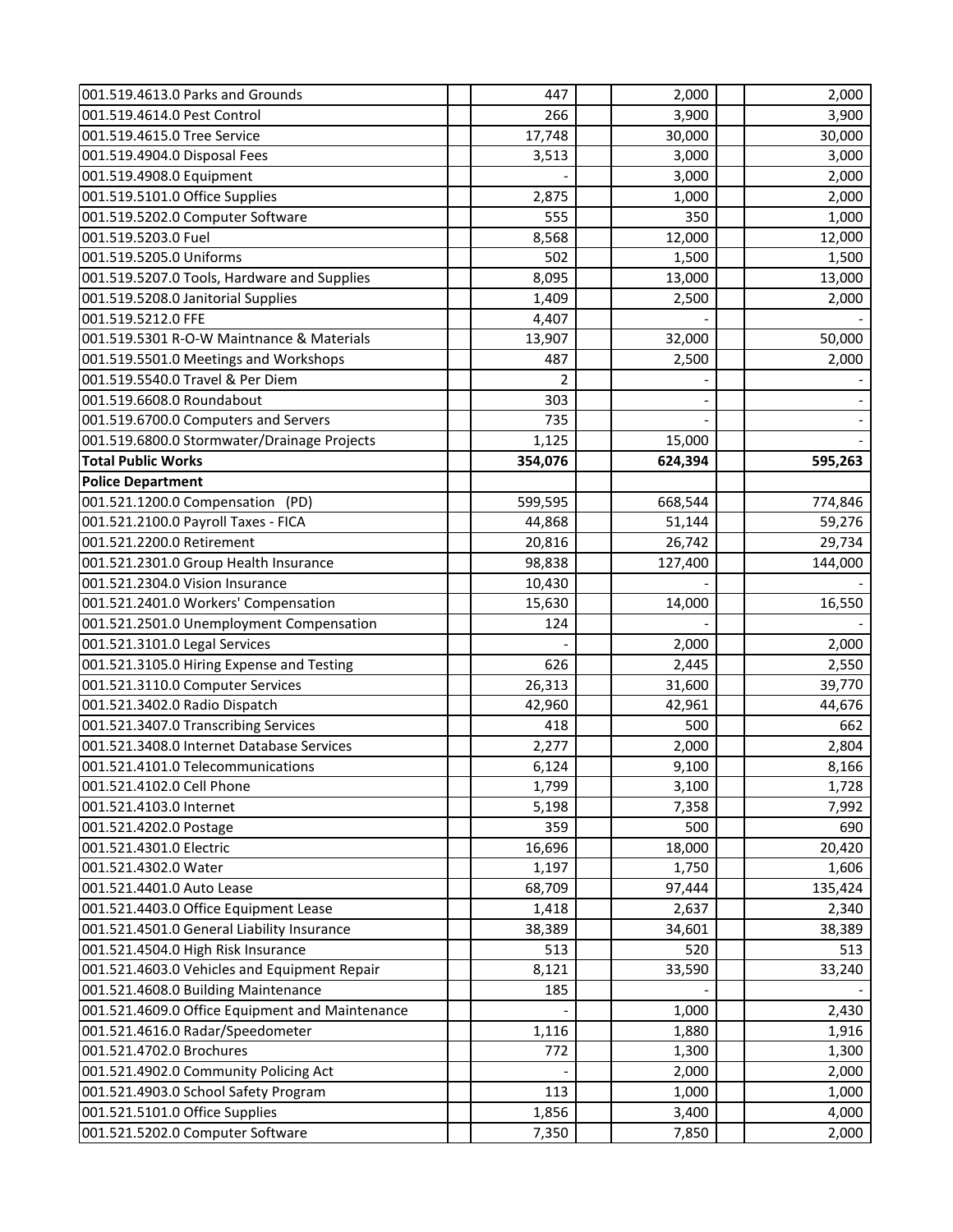| 001.521.5203.0 Fuel                                    | 28,411    | 44,300         | 40,000         |
|--------------------------------------------------------|-----------|----------------|----------------|
| 001.521.5205.0 Uniforms                                | 3,665     | 8,348          | 8,000          |
| 001.521.5207.0 Tools, Hardware and Supplies            | 13,278    | 7,500          | 12,000         |
| 001.521.5208.0 Janitorial Supplies                     | 61        |                | 100            |
| 001.521.5210.0 Body Armor                              |           | 2,640          | 4,560          |
| 001.521.5211.0 Officer Equipment                       | 3,278     | 6,900          | 8,000          |
| 001.521.5216.0 K-9 Operating Supplies                  | 1,821     | 3,820          | 3,820          |
| 001.521.5401.0 Memberships                             | 5,196     | 3,295          | 3,310          |
| 001.521.5402.0 Subscriptions                           | 552       | 1,500          | 1,500          |
| 001.521.5501.0 Meetings and Workshops                  | 312       | 4,200          | 4,450          |
| 001.521.5503.0 Education Training                      | 312       |                |                |
| 001.521.5540.0 Travel and Per Diem                     | 470       | 3,500          | 3,500          |
| 001.521.5599.0 Other                                   | 531       | 1,000          | 1,000          |
| 001.521.6340. 0 Machinery and Equipment                | 24,306    | 13,968         | 44,529         |
| <b>Total Police Department</b>                         | 1,105,003 | 1,297,337      | 1,516,791      |
| <b>Code Enforcement</b>                                |           |                |                |
| 001.524.3101.0 Legal                                   |           | 1,000          | 1,000          |
| 001.524.3110.0 Computer Services                       |           | 150            | 4,500          |
| 001.524.4204.0 Postage                                 | 149       | 750            | 750            |
| 001.524.4401.0 Auto Lease                              | 5,625     | 7,500          |                |
| 001.524.4603.0 Vehicles Equipment & Repair             | 3,199     |                |                |
| 001.524.4621.0 Code Enforcement Work                   |           | 6,000          | 5,000          |
| 001.524.4622.0 Magistrate                              | 954       | 4,000          | 4,000          |
| 001.524.4623.0 Administration                          | 609       | 1,000          | 1,000          |
| 001.524.4624.0 Advertising                             |           | 2,000          | 1,000          |
|                                                        |           | 750            |                |
| 001.524.5203.0 Fuel                                    |           |                |                |
| <b>Total Code Enforcement</b>                          |           |                |                |
| <b>Oakland Nature Preserve</b>                         | 10,536    | 23,150         | 17,250         |
|                                                        | 15,000    | 20,000         | 60,000         |
| 001.579.1200.0 Compensation<br>001.579.4301.0 Electric | 3,131     | 3,000          | 3,000          |
| 001.579.4302.0 Water                                   | 922       |                |                |
| 001.579.4501.0 General Liability Insurance             | 4,542     | 1,100<br>4,916 | 1,100<br>4,916 |
| 001.579.4608.0 Building Maintenance                    |           | 1,000          | 1,000          |
| 001.579.4612.0 Landscaping                             | 550       | 1,000          | 1,000          |
| 001.579.4614.0 Pest Control                            | 1,876     | 1,000          | 2,000          |
| <b>Total Oakland Nature Preserve</b>                   | 26,021    | 32,016         | 73,016         |
| <b>Municipal Services</b>                              |           |                |                |
| 001.522.3406.0 Fire & Emergency Rescue Service         | 520,937   | 520,997        | 641,445        |
| 001.530.4610.0 Traffic Lights R&M                      | 9,100     | 5,200          | 5,200          |
| 001.531.1430.0 Electric - Traffic Lights               | 18,263    | 25,000         | 25,000         |
| 001.534.4904.0 Refuse Collection                       | 142,017   | 186,665        |                |
| <b>Total Municipal Services</b>                        | 690,317   | 737,862        | 671,645        |
| <b>Special Projects</b>                                |           |                |                |
| 001.539.6603.0 Arts & History Museum                   | 238,687   | 925,000        |                |
| 001.539.6608.0 Roundabout                              | 1,090     | 750,000        |                |
| 001.539.6802.0 Mid Town Drainage                       |           | 2,000          |                |
| <b>Total Special Projects</b>                          | 239,777   | 1,677,000      |                |
| <b>Facility Rentals</b>                                |           |                |                |
| 001.572.1200.0 Compensation                            |           | 22,000         |                |
| 001.572.4608.0 Payroll Taxes                           |           | 1,683          |                |
| 001.572.4302.0 Water                                   | 6,318     | 4,500          | 7,000          |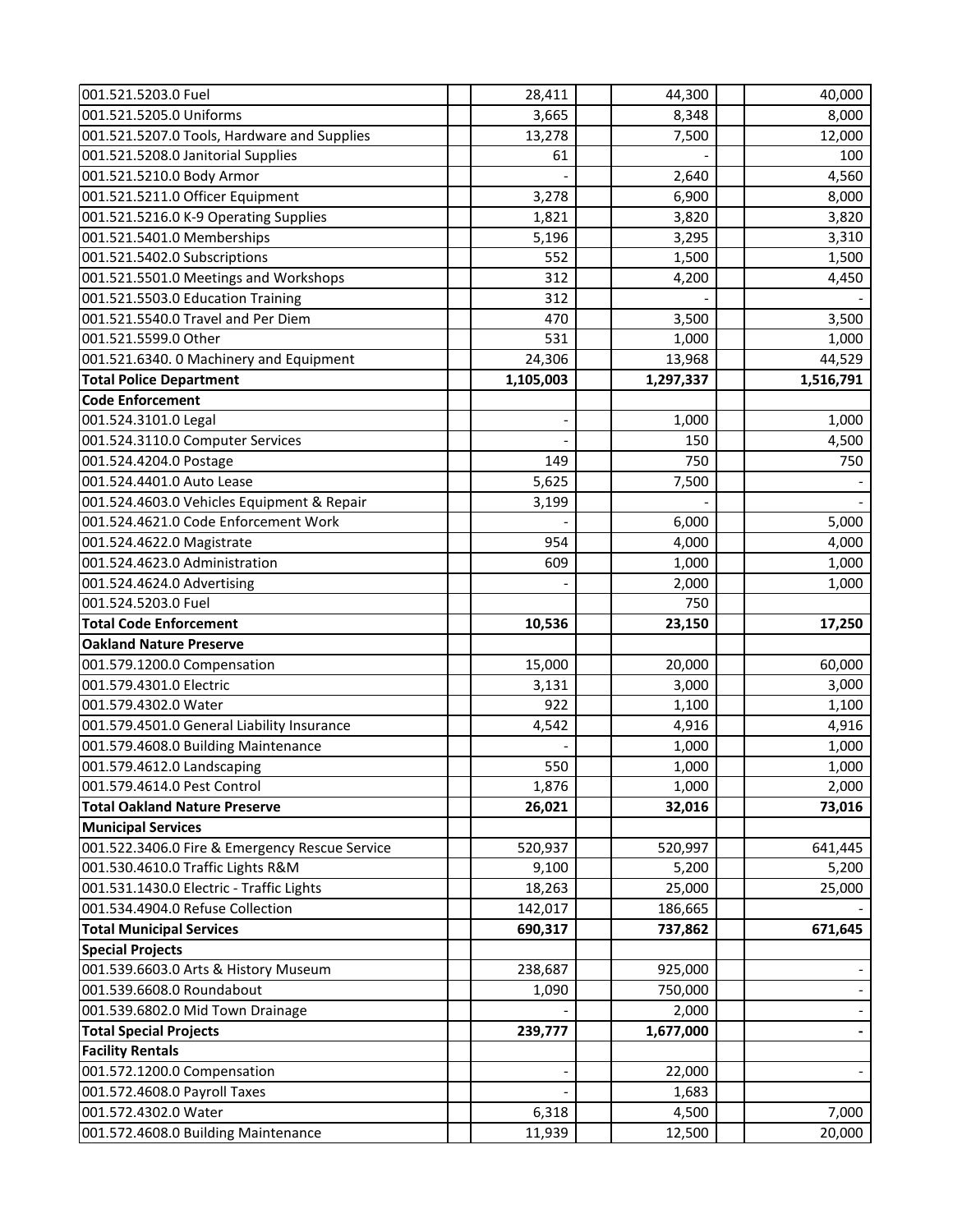| <b>Beginning Fund Balance/Reserves</b>   |        |        | 240,308   |
|------------------------------------------|--------|--------|-----------|
| <b>Revenues Less Expenses</b>            |        |        | (0)       |
| <b>Total Expenses</b>                    |        |        | 5,203,548 |
| <b>Total Facility Rentals</b>            | 42,278 | 63,952 | 64,500    |
| 001.572.5212.0 FFE                       |        | 2,000  | 1,000     |
| 001.572.5103.0 Facilities Supplies       | 45     |        | 500       |
| 001.572.4999.0 Other                     |        | 1,269  | 1,000     |
| 001.572.4618.0 Facility Rental Expenses  | 4,680  | 5,000  | 7,000     |
| 001.572.4617.0 Facility Rental Repairs   | 4,531  | 5,000  | 7,000     |
| 001.572.4612.0 Landscaping               | 13,400 | 8,000  | 19,000    |
| 001.572.4611.0 Septic System Maintenance | 1,365  | 2,000  | 2,000     |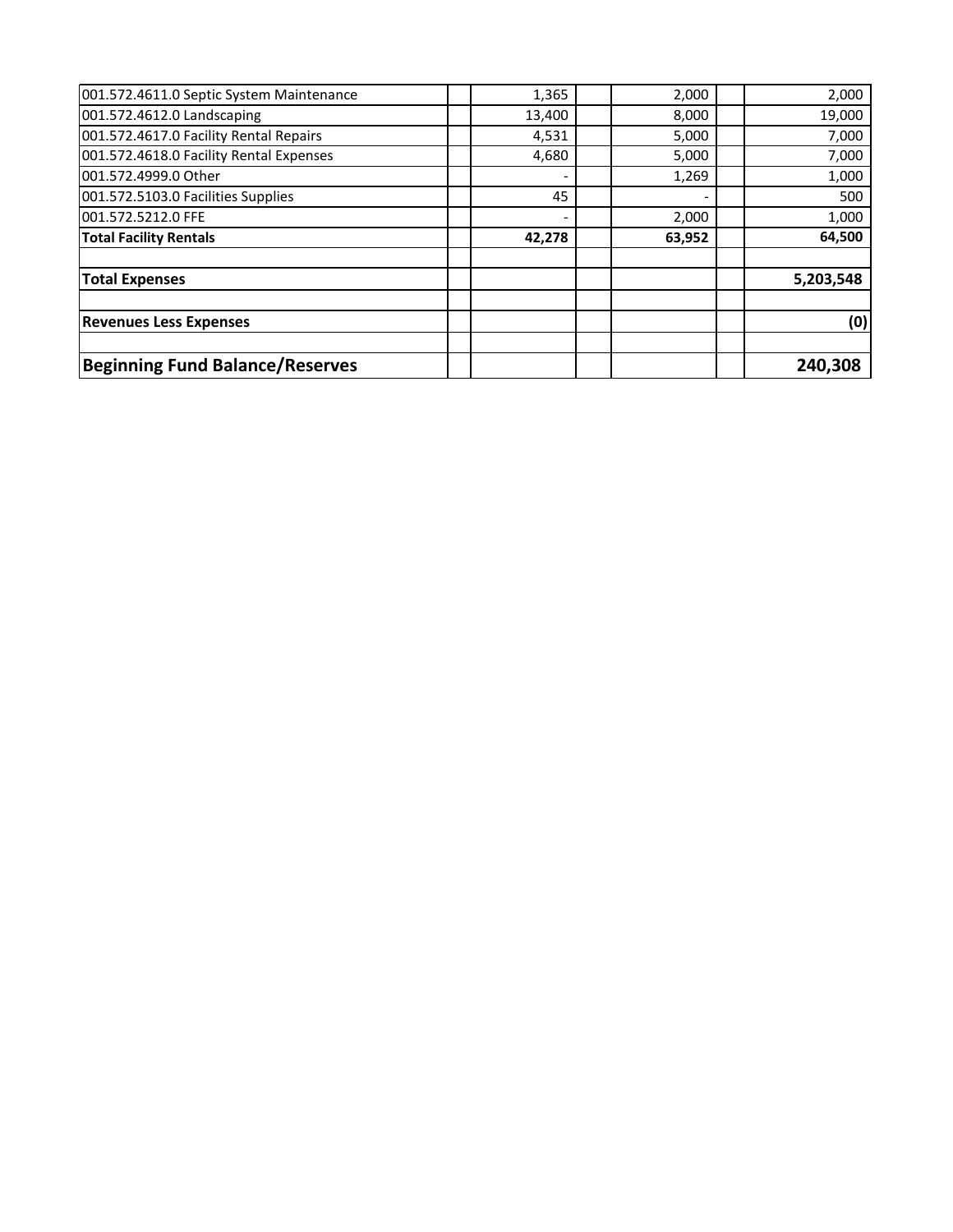| <b>Town of Oakland</b>                                                    |  |                              |  |                        |                                  |
|---------------------------------------------------------------------------|--|------------------------------|--|------------------------|----------------------------------|
|                                                                           |  | <b>Utility Fund</b>          |  |                        |                                  |
|                                                                           |  | Proposed FY 2019-2020 Budget |  |                        |                                  |
| <b>Revenue</b>                                                            |  | Y-T-D 6.30.19<br>Actual      |  | FY 2018-2019<br>Budget | Proposed FY 2019-<br>2020 Budget |
| 400.341.9004.0 Lien Search Fees                                           |  | 6,713                        |  | 3,500                  | 6,511                            |
| 400.343.0002.0 Connection Fees                                            |  | 337,223                      |  | 350,000                | 350,000                          |
| 400.343.0003.0 Water Violation                                            |  | 443                          |  | 750                    | 325                              |
| 400.343.0004.0 Water Meter Purchase by Developer                          |  |                              |  | 25,000                 |                                  |
| 400.343.0031.0 Water Revenue                                              |  | 661,379                      |  | 796,359                | 835,000                          |
| 400.343.0040.0 Wastewater Revenue                                         |  | 63,318                       |  | 25,000                 | 80,000                           |
| 400.343.0045.0 Wastewater Tap Fee                                         |  | 16,750                       |  | 15,000                 | 25,000                           |
| 400.343.0099.0 Miscellaneous Revenue                                      |  | 20                           |  |                        |                                  |
| 400.361.1001.0 Interest Income                                            |  | 349                          |  | 250                    | 400                              |
| 400.343.4001.0 Refuse Collection<br>400.369.7003.0 Wastewater Impact Fees |  | 159,886                      |  | 190,385                | 245,504                          |
| 400.369.7005.0 State of Florida Grant                                     |  | 399,770                      |  | 113,000<br>1,000,000   | 946,890                          |
| <b>Total Revenue</b>                                                      |  | 1,645,851                    |  | 2,519,244              | 2,489,630                        |
|                                                                           |  |                              |  |                        |                                  |
|                                                                           |  | Y-T-D 6.30.19                |  | FY 2018-2019           | Proposed FY 2019-                |
| <b>Expense</b>                                                            |  | Actual                       |  | <b>Budget</b>          | 2020 Budget                      |
| Water                                                                     |  |                              |  |                        |                                  |
| 400.533.1200.0 Compensation<br>(WATER)                                    |  | 97,494                       |  | 136,514                | 145,944                          |
| 400.533.2100.0 Payroll Taxes - FICA                                       |  | 7,159                        |  | 10,444                 | 11,165                           |
| 400.533.2200.0 Retirement                                                 |  | 2,921                        |  | 4,518                  | 4,702                            |
| 400.533.2301.0 Group Health Insurance                                     |  | 22,832                       |  | 27,300                 | 28,800                           |
| 400.533.2401.0 Workers' Compensation                                      |  | 2,515                        |  | 3,500                  | 3,000                            |
| 400.533.3101.0 Legal Services                                             |  |                              |  | 500                    |                                  |
| 400.533.3103.0 Surveying Services                                         |  |                              |  | 4,000                  |                                  |
| 400.533.3105.0 Hiring Expense and Testing                                 |  | 118                          |  | 500                    | 100                              |
| 400.533.3109.0 Engineering Services                                       |  | 4,596                        |  | 7,500                  | 5,000                            |
| 400.533.3110.0 Computer Services                                          |  |                              |  | 5,000                  | 1,000                            |
| 400.533.3202.0 Auditing Services                                          |  | 12,752                       |  | 22,500                 |                                  |
| 400.533.3299 Administrative Fees                                          |  | 106,960                      |  | 142,614                | 20,000                           |
| 400.533.3401.0 Water Locating                                             |  | 645                          |  | 9,000                  | 114,614                          |
| 400.533.4101.0 Telecommunications                                         |  | 5,501                        |  | 4,000                  | 1,000                            |
| 400.533.4103.0 Internet                                                   |  | 936                          |  | 1,500                  | 5,000                            |
| 400.533.4201.0 Billing Statements Postage                                 |  | 4,127                        |  | 5,760                  | 1,500                            |
|                                                                           |  | 659                          |  |                        | 4,000                            |
| 400.533.4202.0 Postage<br>400.533.4301.0 Electric                         |  | 40,238                       |  | 1,000                  | 1,000                            |
|                                                                           |  | 428                          |  | 25,000<br>300          | 40,000                           |
| 400.533.4302.0 Water                                                      |  |                              |  |                        | 400                              |
| 400.533.4401.0 Auto Lease                                                 |  |                              |  | 20,000                 |                                  |
| 400.533.4403.0 Office Equipment Lease                                     |  | 1,512                        |  | 2,200                  | 2,000                            |
| 400.533.4501.0 General Liability Insurance                                |  | 9,381                        |  | 10,600                 | 12,000                           |
| 400.533.4602.0 Hydrant Maintenance                                        |  | 4,900                        |  | 7,500                  | 7,500                            |
| 400.533.4603.0 Vehicles and Equipment Repair                              |  | 4,543                        |  | 10,000                 | 10,000                           |
| 400.533.4604.0 Laboratories                                               |  | 160                          |  | 4,000                  | 500                              |
| 400.533.4605.0 Water Tank Maintenance                                     |  | 18,741                       |  | 17,500                 | 17,000                           |
| 400.533.4606.0 Plant Operator                                             |  |                              |  | 2,500                  |                                  |
| 400.533.4607.0 System Operations                                          |  | 14,292                       |  | 50,000                 | 40,000                           |
| 400.533.4627.0 Water Supply Work Plan                                     |  | 7,800                        |  |                        |                                  |
| 400.533.4801.0 Legal Advertising and Recording                            |  |                              |  | 400                    |                                  |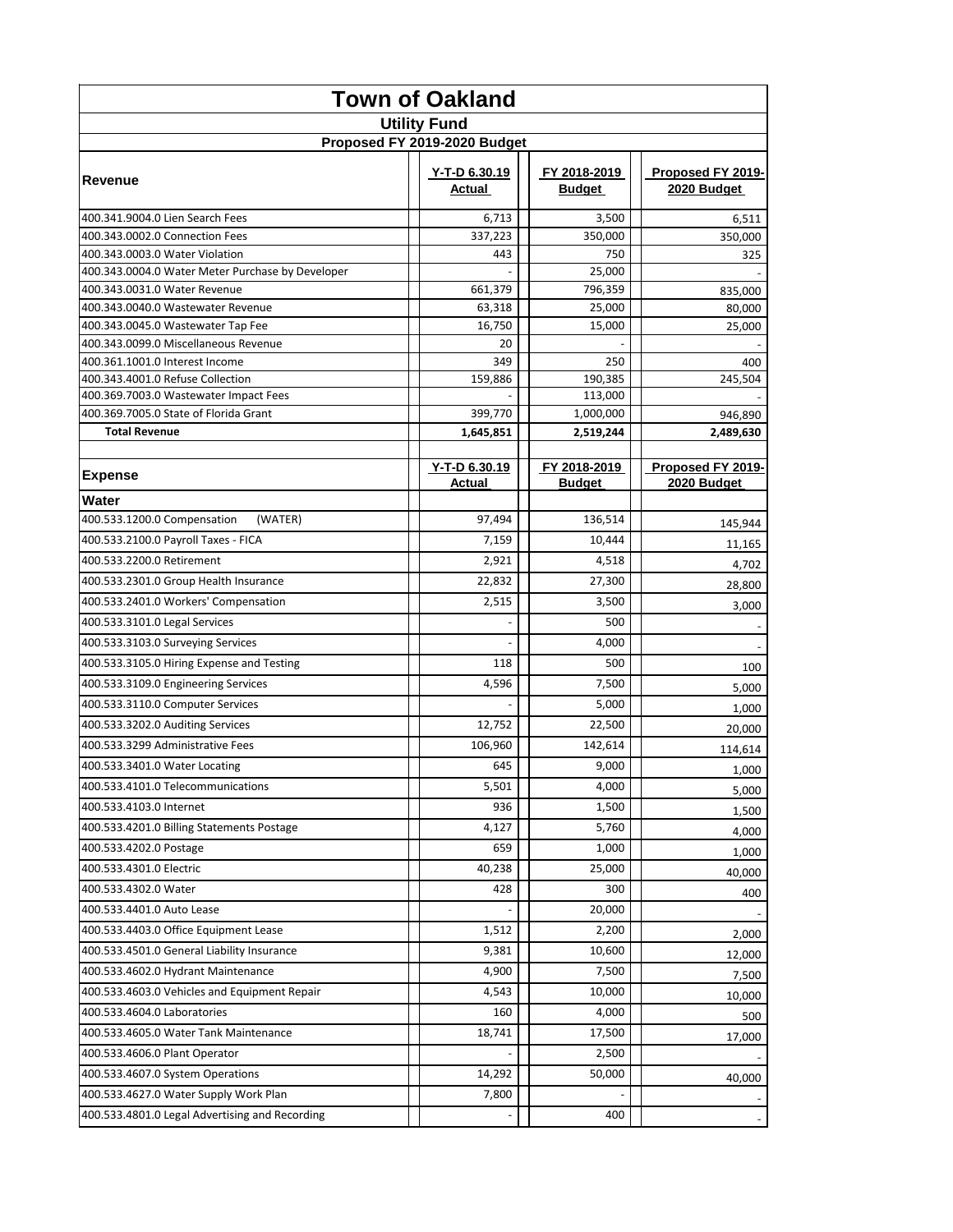| 400.533.5101.0 Office Supplies              | 175     | 1,000     | 100       |
|---------------------------------------------|---------|-----------|-----------|
| 400.533.5202.0 Computer Software            | 8,215   | 7,000     | 7,000     |
| 400.533.5203.0 Fuel                         | 902     | 4,500     | 2,500     |
| 400.533.5204.0 Chemicals                    | 11,776  | 14,000    | 15,000    |
| 400.533.5207.0 Tools, Hardware and Supplies | 11,208  | 15,000    | 15,000    |
| 400.533.5213.0 Website                      | 1,092   | 2,770     | 2,500     |
| 400.533.5215.0 Metering Equipment           | 100,049 | 125,000   | 150,000   |
| 400.533.5401.0 Memberships                  | 865     | 2,500     | 2,000     |
| 400.533.5407.0 Events/Calendar              | 4,743   | 7,500     | 7,500     |
| 400.533.5501.0 Meetings and Workshops       |         | 500       | 500       |
| 400.533.5503.0 Education Training           |         | 500       | 500       |
| 400.533.5540.0 Travel and Per Diem          |         | 250       | 250       |
| 400.533.6260.0 ABC Retrofit Conversion      | 308,843 | 180,000   |           |
| 400.533.6440.0 Machinery and Equipment      |         | 40,000    | 66,841    |
| 400.533.6810.0 Water Supply Master Plan     | 19,843  |           | 32,207    |
| 400.533.7100.0 Debt Service                 |         | 5,700     |           |
| 400.533.7101.0 Debt Service Water Tank      | 45,984  | 100,000   | 120,000   |
| 400.533.7200.0 Debt Service Interest        |         | 13,335    |           |
| <b>Total Water Department</b>               | 884,905 | 1,055,705 | 898,123   |
|                                             |         |           |           |
| <b>Refuse Collection</b>                    |         |           |           |
| 400.534.4904.0 Refuse Collection            | 142,017 | 186,665   | 232,034   |
| <b>Total Refuse Collection</b>              | 142,017 | 186,665   | 232,034   |
|                                             |         |           |           |
| Wastewater                                  |         |           |           |
| 400.535.3111.0 Legislative Services         | 46,746  | 81,000    | 81,000    |
| 400.535.3299.0 Administrative Fees          |         |           | 28,653    |
| 400.535.3411.0 Wastewater Rate Study        | 1,550   |           |           |
| 400.535.4101.0 Telecommunications           | 791     | 500       | 1,000     |
| 400.535.4301.0 Electric                     | 1,053   | 30,000    | 25,000    |
| 400.535.4305.0 Clermont Wastewater Fees     | 24,228  | 14,000    | 40,000    |
| 400.535.4603.0 Vehicles & Equipment Repair  | 120     | 2,000     | 1,000     |
| 400.535.4604.0 Laboratories                 | 3,000   | 1,000     | 3,000     |
| 400.535.4607.0 System Operations            | 7,928   | 15,000    | 10,000    |
| 400.535.4626.0 Lift Station Maintenance     | 429     | 10,000    | 2,500     |
| 400.535.5204.0 Chemicals                    | 180     | 2,000     | 2,000     |
| 400.535.5207.0 Tools, Hardware and Supplies |         | 2,000     | 500       |
| 400.535.6920.0 Design Miscellaneous         |         | 15,000    | 15,000    |
| 400.535.6940.0 Phase 1C - Gravity One       | 127,750 |           |           |
| 400.535.6960.0 Sewer Extension 2018         | 52,834  | 1,000,000 |           |
| 400.535.6970.0 Sewer Extentions 2017        |         |           | 946,890   |
| 400.535.6980.0 Cemetery Acquisition         | 77,232  |           | 37,500    |
| 400.535.7200.0 Interest                     | 13,711  | 15,000    | 20,000    |
| <b>Total Wastewater Department</b>          | 357,552 | 1,187,500 | 1,214,043 |
| <b>Total Utility Fund</b>                   |         |           | 2,344,200 |
|                                             |         |           |           |
| <b>Net Gain/Loss</b>                        |         |           | 145,430   |
|                                             |         |           |           |
| <b>Beginning Fund Balance</b>               |         |           | 817,321   |
|                                             |         |           |           |
| <b>Total Fund Balance/Reserves</b>          |         |           | 962,751   |